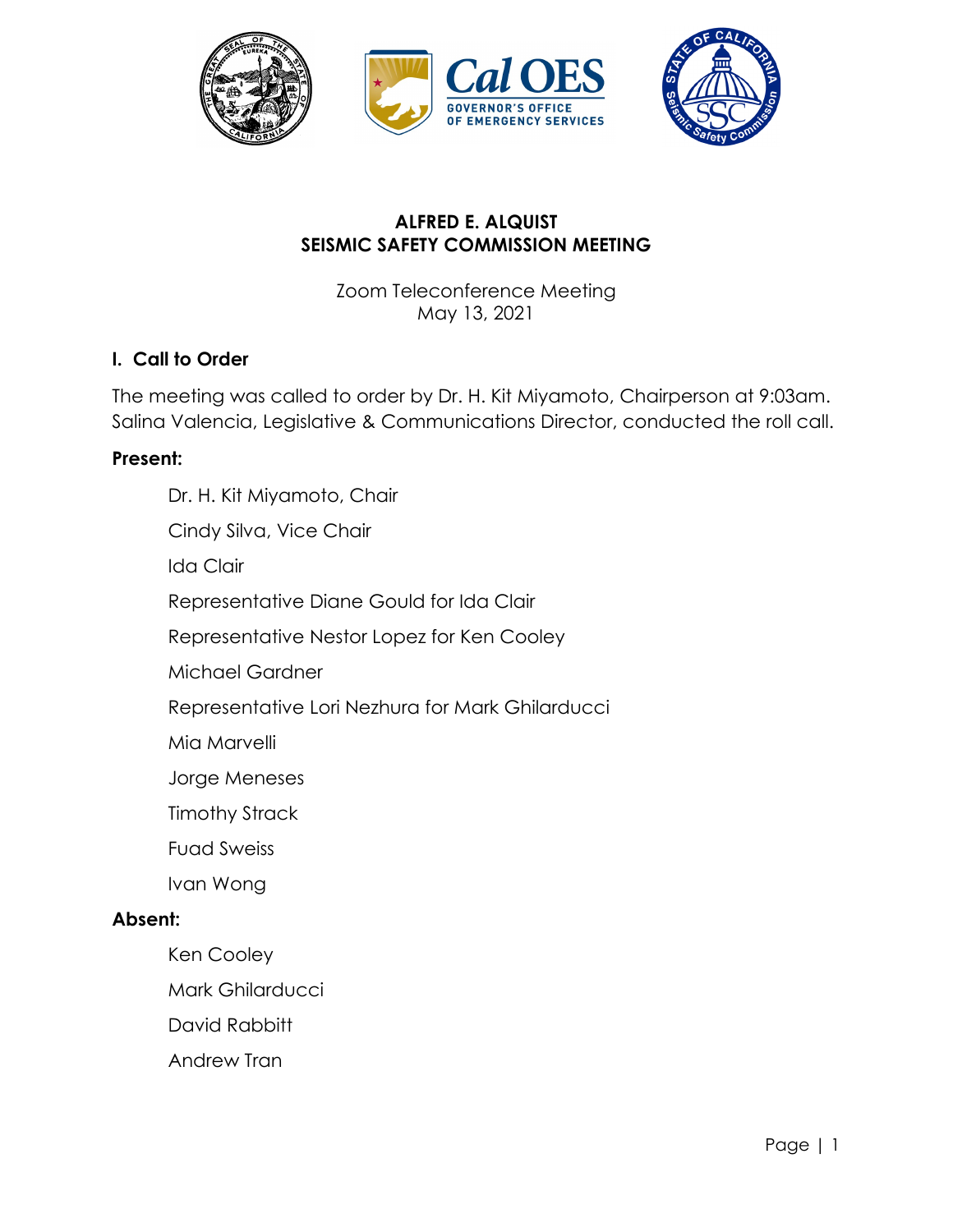

## **II. Approval of Seismic Safety Commission March 11th, 2021 Meeting Minutes**

### **Discussion:**

The Seismic Safety Commission (SSC) discussed the meeting minutes of March 11, 2021. Motion to approve by Commissioner Gardner, seconded by Commissioner Silva. Motion passed unanimously.

## **III. Chairman's Remarks**

Chairman Miyamoto shared an update to the SSC Commissioners and staff.

## **IV. HayWired Societal Consequences (Vol. 3)**

## **Speaker** *– Dale Cox, Project Manager, USGS*

### *Anne Wein, Operations Research Analyst, USGS*

Project manager Dale Cox shared Anne Wein's presentation by disclosing that editors for Volume 3 of the HayWired Scenario had retired causing the delay of releasing the Volume 3.

This scenario examined the effects of a 7.0 magnitude earthquake on the Hayward Fault in the East Bay of California. The word 'Wired' in HayWired is present because there has not been a major earthquake in an urban environment during the time of the world wide web. This scenario made sure to address the issue of telecommunications and economic impacts that may befall Silicon Valley.

HayWired Volume 3 will include earthquake early warning, telecommunications, lifeline infrastructure systems, communities at risk, and the economic impacts and resilience. The rollout is believed to come out in 2021.

#### **Discussion:**

Chairman Miyamoto stated that this information that is provided by the HayWired Scenario is critical by showing what it looks like after an earthquake.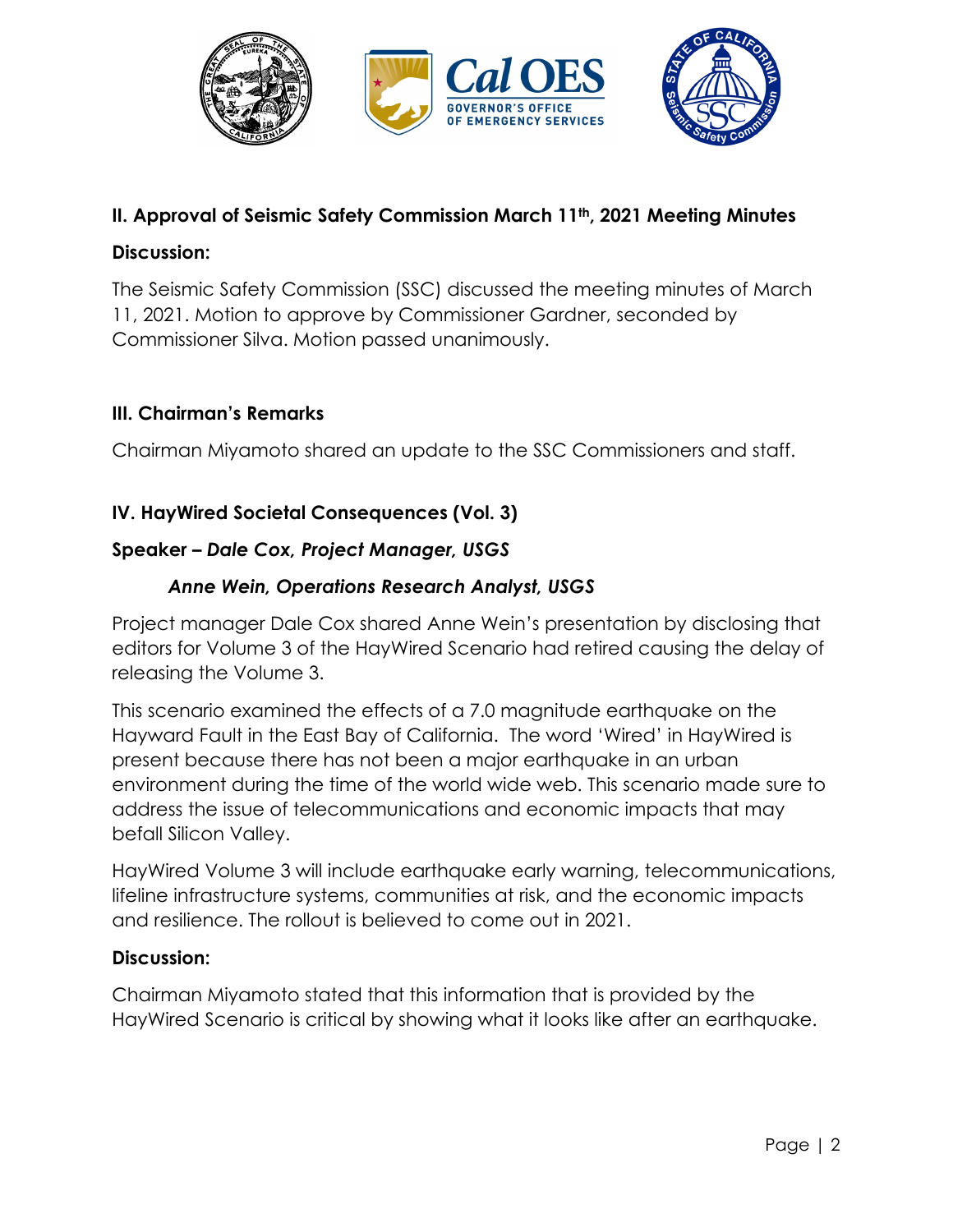

# **V. Earthquake and Fire-Following Earthquake Resiliency of Mid-Rise Cold-Formed Steel Buildings**

# **Speaker** *– Tara Hutchinson, Professor of Engineering, UC San Diego*

Director McCarthy explained that this presentation is a proposal for the SSC to participate in the Shake Table project. Director McCarthy stated that it meets the criteria for research fund, such as the ability to leverage money, and to bring in other partners. Hopefully the participation of the SSC will attract more partners to the project.

Professor Tara Hutchinson presented a proposal to investigate the earthquake and Fire Following Earthquake resiliency of midrise perform steel buildings.

The presentation explained why Cold-Formed Steel (CFS) has become almost readily available as a prefabricated system on building sites

Use of CFS as a prefabricated material means that subsystems of uniform quality can be readily erected at a site. It would require reduced skilled labor and minimal tools on site but still retain a high-quality structure.

CFS is a green material because even if it is not prefabricated and is generally cut to length which reduces waste.

The SSC has partnered on previous project with Professor Hutchinson and her team.

Professor Hutchinson explained that this project includes a team of researchers from UC San Diego, John Hopkin's University, and the University of Massachusetts Amherst. The core funding for the research team is already provided through a grant with the engineering program from the National Science Foundation. Support for the UC Shake table is provided through the operations and maintenance grant from its NHERI program which allows it to serve as a national shared use facility for the community.

Partnership with the American Iron and Steel Institute and the Steel Framing Industry Association brings several design engineers and material suppliers. In total, the operations of the Shake table, the already secured research grant and support of the steel decking institute brings over \$3,000,000 for this collaborative ongoing project.

Professor Hutchinson stated that the proposal to the SSC is to expand the CFS-NHERI effort with three tasks. First is to perform seismic tests then repair and retest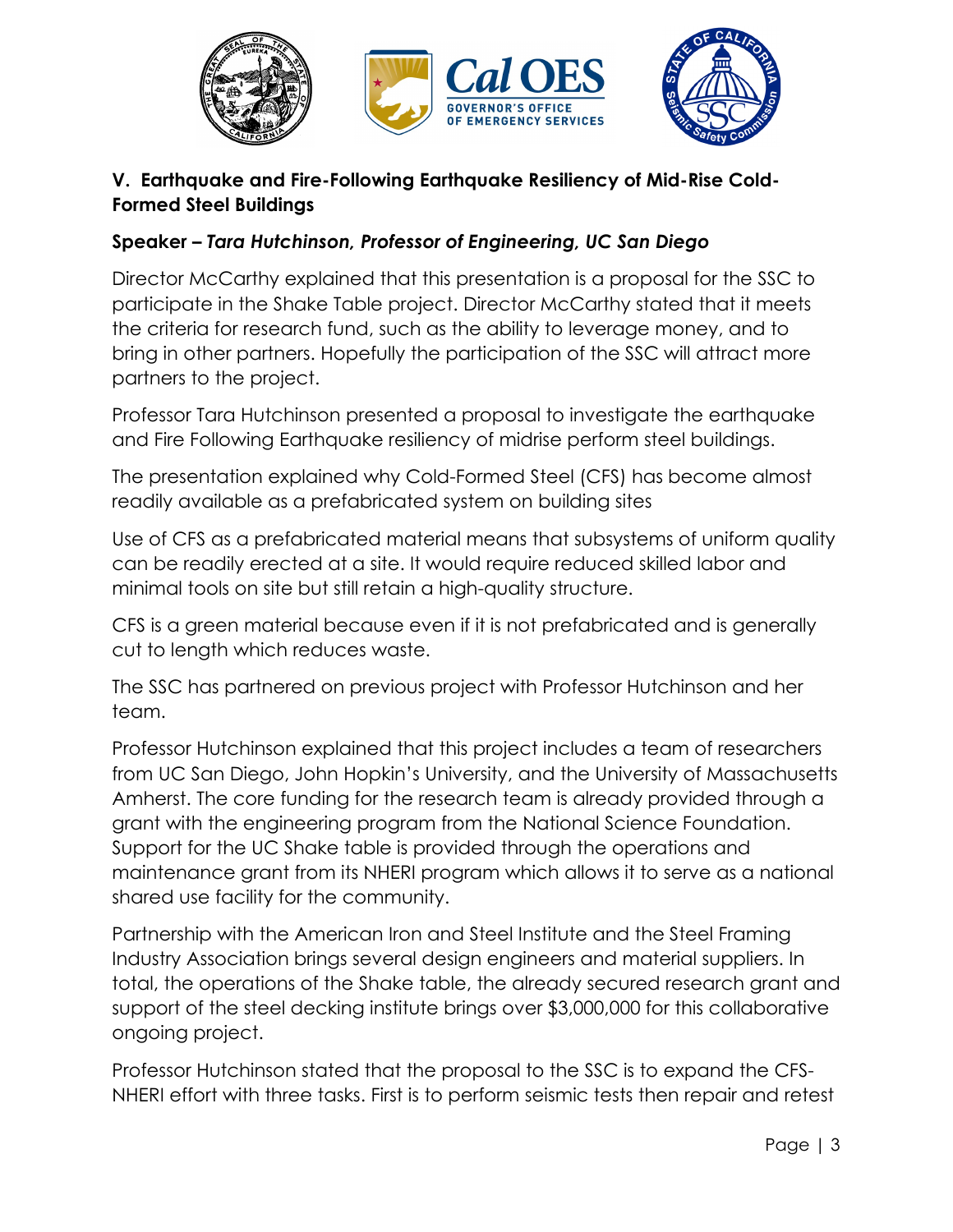

structure. The second is to conduct live fire scenarios across a three-month period. Project planning will take place in the first year and beginning construction in Fall 2022. The third task is to prepare a distilled report that the SSC can use to articulate the societal impact of the test results.

Professor Hutchinson requested \$402,500 in support for this project from the SSC.

### **Discussion:**

Director McCarthy explained the process should the SSC give approval to move forward with the proposal.

Commissioner Rabbitt stated he is supportive of going forward due to the current housing situation in his county. The cost of building materials and the struggle of getting housing built shows the value of this project. CFS would not only benefit the fire aspect, but it would provide housing as well.

Commissioner Strack stated that the work done with the shake table is an invaluable project and a huge next step. Combining two actions (shaking and fire) that can be tested together is the correct approach. He supports this project an made a motion to fund the work with UC San Diego.

Commissioner Gardner seconded the motion.

Commissioner Sweiss stated he would be glad to help and bring partners to contribute to modular units on the shake table.

Commissioner Marvelli appreciated the hard work and dedication done and she thinks it is phenomenal. She understands research being done doesn't necessarily have to wait for a reference standard and information will be available through design guides.

Professor Hutchinson stated they have an agreement for the shared use facility with Natural Hazards Earthquake Research (NHERI). They received money from the Foundation to maintain and operate the facility only for researchers to perform research projects, but UC San Diego does not have to facilitate support operations 100% of the time. If someone has a one-month project, UC San Diego must make sure to pay appropriately from funding from the sponsor. It will cost more for a dedicated commercial project.

Commissioner Gardner commented on the importance of the steel being recycled material.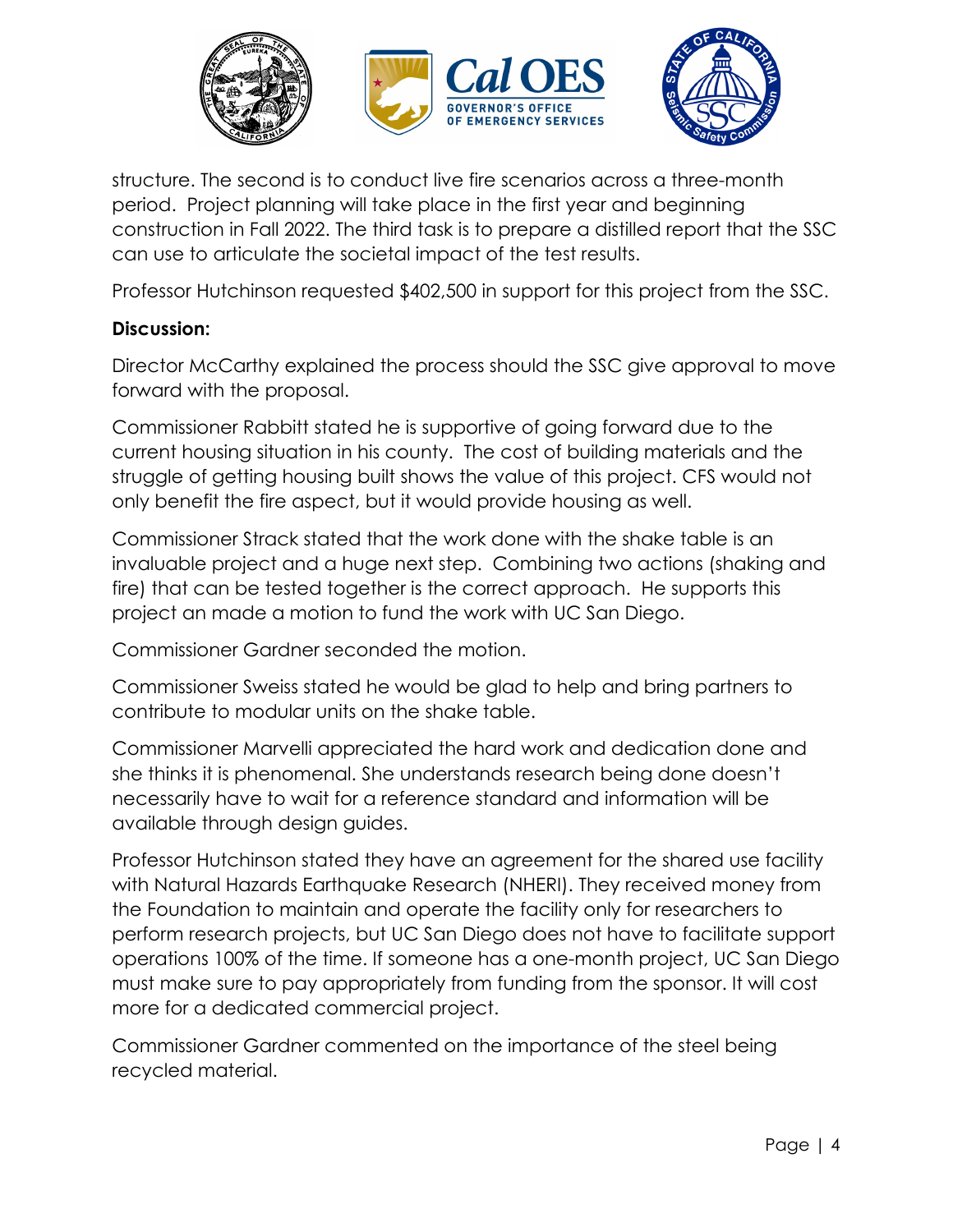

Representative Diane Gould mentioned how to handle the detailing and addressing requirements for exterior nonstructural walls of ASCE 7 section 13.5.3. There is a language that talks about the wall system connections need to accommodate building drift and how to implement on lighter frame walls. The scope to do that analysis on what kind of damage occurs, repairing, and how it performs would be great work towards that effort.

Commissioner Silva asked how big the Shake table is in terms of dimensions.

Professor Hutchinson clarified it is 25 feet by 40 feet.

Motion by Commissioner Strack to approve \$402,500 in SSC Research Funds to support UC San Diego's Cold Formed Steel Shake/Fire test. Motion was seconded by Commissioner Gardner. Motion passed unanimously.

## **VI. Update on Early Earthquake Warning Program**

### **Speaker** *– Lori Nezhura, Deputy Director, Planning, Preparedness and Prevention, Cal OES*

Ms. Nezhura stated that the SSC was given an update in November on the Earthquake Warning California Program

Ms. Nezhura stated the Earthquake Warning California focuses their outreach campaign on the MyShake app which was developed in conjunction with UC Berkeley and provides audio and visual warnings sent to mobile devices once an earthquake is predicted. The app can be downloaded for free.

The Shake Alert LA app was launched in 2018 and "retired" by the city of LA in December 2020.

Ms. Nezhura explained that the MyShake app must be always set to "on" to provide warnings. Push notifications are sent to the user's mobile device as needed. It signals when the sensors pick up on shaking from the first primary weaker waves. The further away the person is from the epicenter, the more warning they can get.

There are updates on the safety pages to give people the information to be prepared for an alert. Beginning in August 2020, Android phones have built in earthquake technology. Warnings are sent to Android phones in California regardless of downloading an app or not. Users can opt out if desired.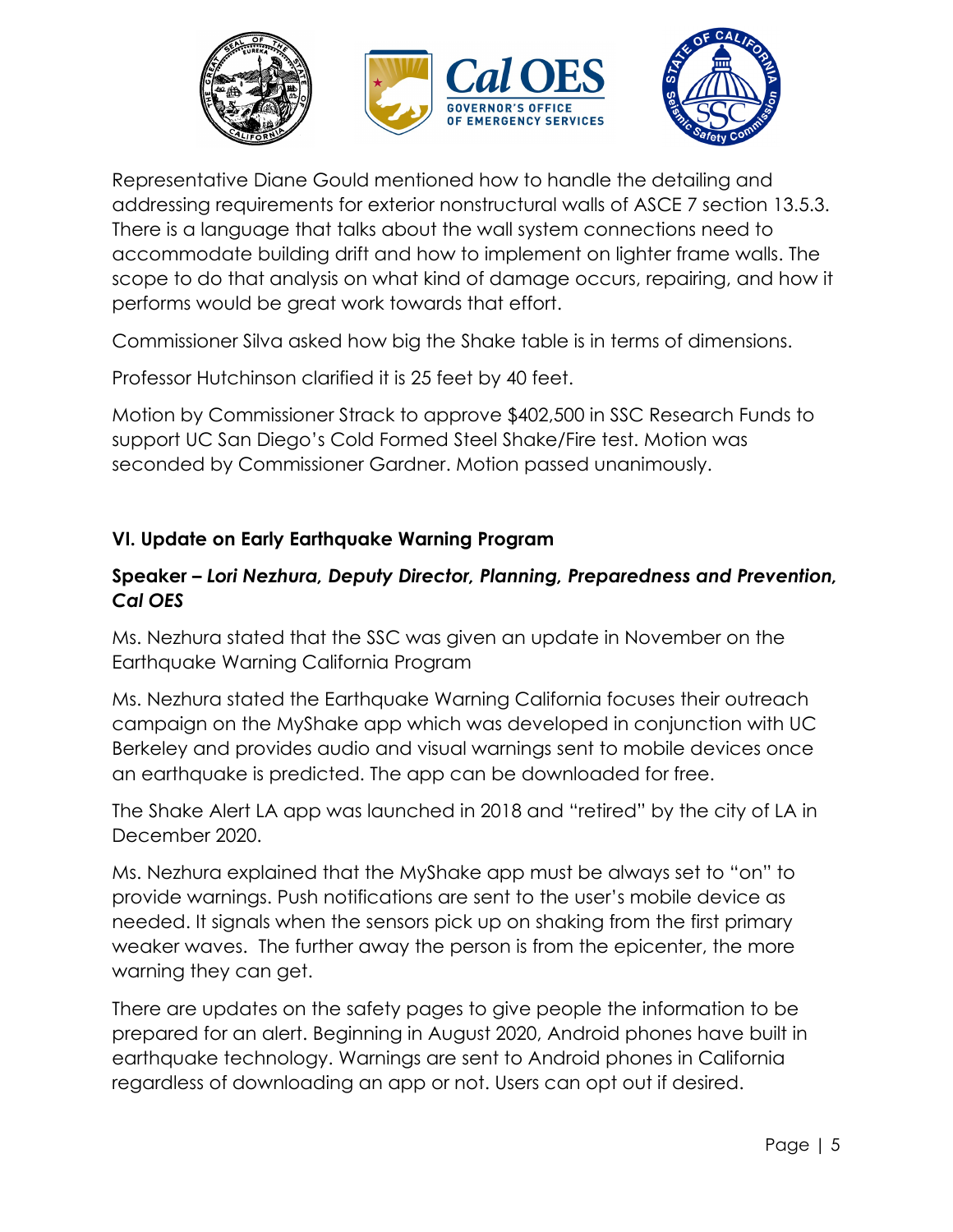

There are wireless emergency alerts which are automated text messages to warn of threats. This setting is automatically opted in on a new phone and users must take an additional step to opt out.

For more information there are fact sheets at earthquake.ca.gov. Spread the word, sign up to receive partner tool kit, they have a lot of social media, PSAs, and other material that can be shared.

### **Discussion:**

Chairman Miyamoto stated that this is a critical component and asks for any comments or questions.

Salina Valencia, Director of Communications and Legislation inquired if there was a social media button that could be placed on the SSC website which will link people directly to the MyShake app. Mrs. Nezhura stated that this is being worked on and will let the SSC know when it completed for use.

## **VII. Miscellaneous Announcements**

## *Budget Presentation – Tanya Black*

Ms. Black stated that at the January 14<sup>th</sup> meeting an overview of the budget was given to SSC after finalizing the transition to Cal OES. She stated that SSC staff continues to meet our Cal OES personal liaison monthly to reconcile expenses and ongoing account balances. The budget balance when transferred to Cal OES was at \$2,518,000 which consists of four funding sources. Included in the balance was a one-time general fund distribution of \$503,000 to cover the administrative and operating expenses obtained during the transition.

Mrs. Black provided an overview of all the account balances as of February 28th, 2021 and explained that all future reports will have a two-month lag in the account balances.

Mrs. Black provided an update on the status of hiring a new SSC Senior Structural Engineer. Ms. Black disclosed that the November meetings lands on Veteran's Day which is a state holiday and will be moved to November 4<sup>th</sup>.

Ms. Valencia mentioned based on the direction of Commissioner Sweiss at a previous Commission meeting, SSC presentations that are given at a Commission meeting will now be placed on the SSC website and follow the State's website accessibility requirements.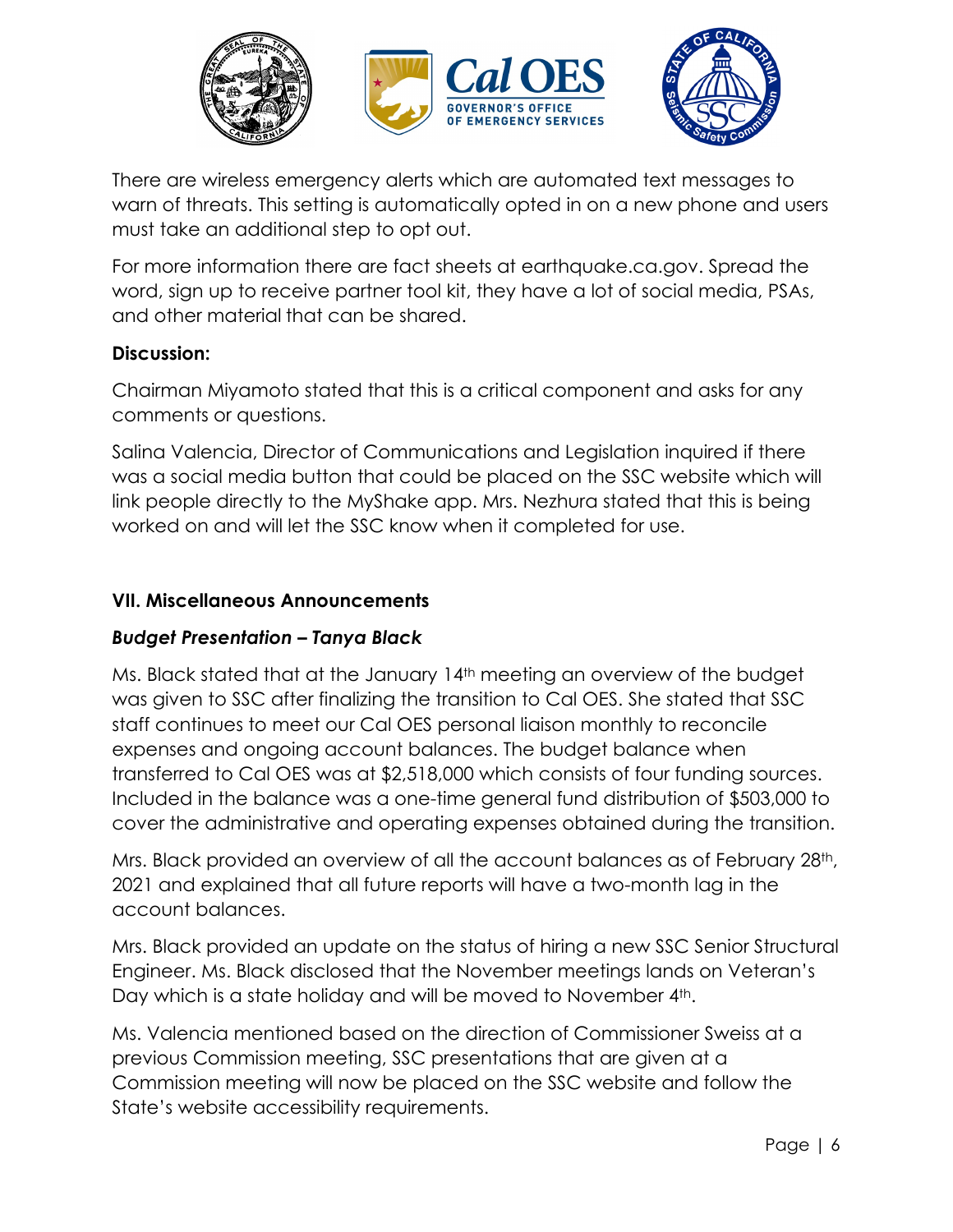

Ms. Valencia gave a status update on the following legislative bills,

SB 109 Dodd Office of Emergency Services: Office of Wildfire Technology Research and Development.

SB 440 Dodd Earthquake and wildfire loss mitigation authorizes the California Earthquake Authority (CEA) to invest CEA reserve funds in a new joint power's authority for hardening homes in high wildfire threat zones and increases funds for retrofitting homes in high hazard earthquake zones. In exchange for these investments, the CEA would be granted the authority to assess personal property insurance policies up *to* 2% of the policy premium contingent on the occurrence of an earthquake event that exceeds all other CEA claims paying capacity. Such an event has a risk of occurring of between 1 in 200 and 1 in 400 in any given year.

AB 1329 Nazarian Building codes: earthquakes: functional recovery standard. This bill would require the Building Standards Commission to develop, adopt, and publish building standards that would require new construction of buildings, except for buildings regulated by the Office of Statewide Health Planning and Development or the Division of the State Architect, to be designed and built to a functional recovery standard, for earthquakes. as defined, for earthquake loads.

Ms. Valencia stated she will continue to watch the bills as they move through the legislature, but she will begin deferring specific positioning of bills to the Cal OES legislative office. Cal OES is currently watching 64 bills that have been

Commissioner Wong asked if Ms. Valencia has been following AB-1464, the Hospitals: Seismic Safety bill. Ms. Valencia stated she will add the bill to the legislative bill watch list.

Director McCarthy stated the California Geological Survey, and the Office of Statewide Health Planning and Development will present at the SSC's September  $9<sup>th</sup>$  Commission meeting under the requirements of AB 100. Mr. McCarthy stated that the SSC will act as a clearing house to illustrate what California has done to reduce seismic risk and/or speed recovery. Final products will be placed on the Commission's website.

Director McCarthy mentioned those Commissioners that have terms expiring and still would like to serve on the Commission will need to reapply through the Governor's Office. Mr. McCarthy mentioned due to SSC's new statue that Commissioner Meneses and Commissioner Wong positions will be rotated off the Commission.